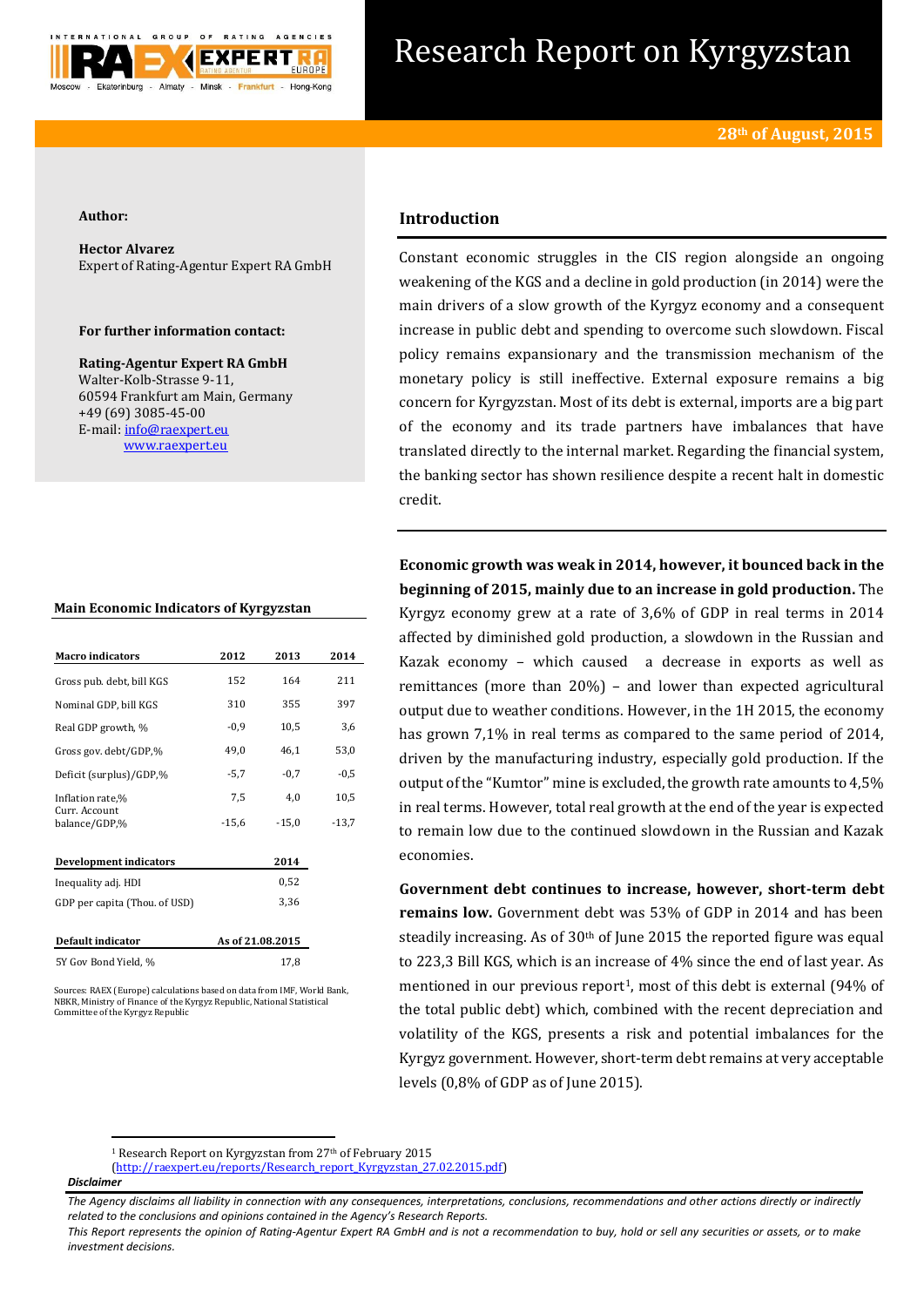

**Graph 1:** Share of different sources of income in total revenues



Source: RAEX (Europe) calculations based on data from the National Statistical Committee of the Kyrgyz Republic

**Graph 2:** NBKR reference rate vs lending rate



Source: RAEX (Europe) calculations based on data from the NBKR

**Fiscal policy remains expansionary and revenues have slightly picked up in the 1H 2015.** According to official figures reported by the Ministry of Finance of the Kyrgyz Republic, the fiscal deficit of the state budget was 0,5% of GDP in 2014, however, it is expected to widen at the end of the current year. Capital spending continued its growing trend at the beginning of 2015, especially on repair and maintenance of roads and construction of social facilities among other investments, in order to propel the economy amid regional economic turbulence. On the contrary, current expenditures remained flat. Nevertheless, there are signs of an increase in current spending leading to the parliamentary elections later this year. On the other hand, even with the decrease of the share of tax income in total revenues, the Ministry of Finance reported a general increase in the amount of income in 1H 2015 compared to the same period of previous years (see graph 1). This increase was mainly due to the growth of non-tax revenues, especially dividends, property income and interests.

**Monetary policy is still not fully effective.** As mentioned in the Agency's previous assessment, monetary policy in Kyrgyzstan is complicated to implement even with the move from the Central Bank to set a reference interest rate instead of targeting monetary aggregates at the beginning of 2014. Among other factors, high and increasing dollarization levels (64,5% of total deposits and 52,6% of total loans in the 2Q 2015), large amounts of money outside banks, low levels of private credit and high levels of imports are obstacles for a successful transmission of the monetary policy to the economy. As shown in graph 2, this continues to be the case; the average weighted interest rates of commercial banks on credits extended in National currency are not completely correlated with the reference rates defined by the NBKR. In addition, a recent attempt from the Central Bank to halt the depreciation of the KGS by intervening the foreign exchange market, did not help to ease inflationary pressures.

**Inflation continued to increase in the 1Q 2015 due to exchange rate depreciation and higher energy prices, though it has recently decreased sharply.** Inflation levels continue to be dictated by the exchange rate pass-through where the growth rate of the CPI index is determined by the fluctuations in the exchange rate due to the substantial dependence on imports and dollarization in the economy. In addition to this, higher energy prices also contributed to the rise in the 12 month inflation from 4% in 2013 to 11,5% in the 1Q 2015. Nevertheless, as previously mentioned, adjustment from the Central Bank to the key reference rate has proved to have a better impact on inflation in the last months (12 month inflation in July was around 5%).

### *Disclaimer*

*The Agency disclaims all liability in connection with any consequences, interpretations, conclusions, recommendations and other actions directly or indirectly related to the conclusions and opinions contained in the Agency's Research Reports.*

*This Report represents the opinion of Rating-Agentur Expert RA GmbH and is not a recommendation to buy, hold or sell any securities or assets, or to make investment decisions.*